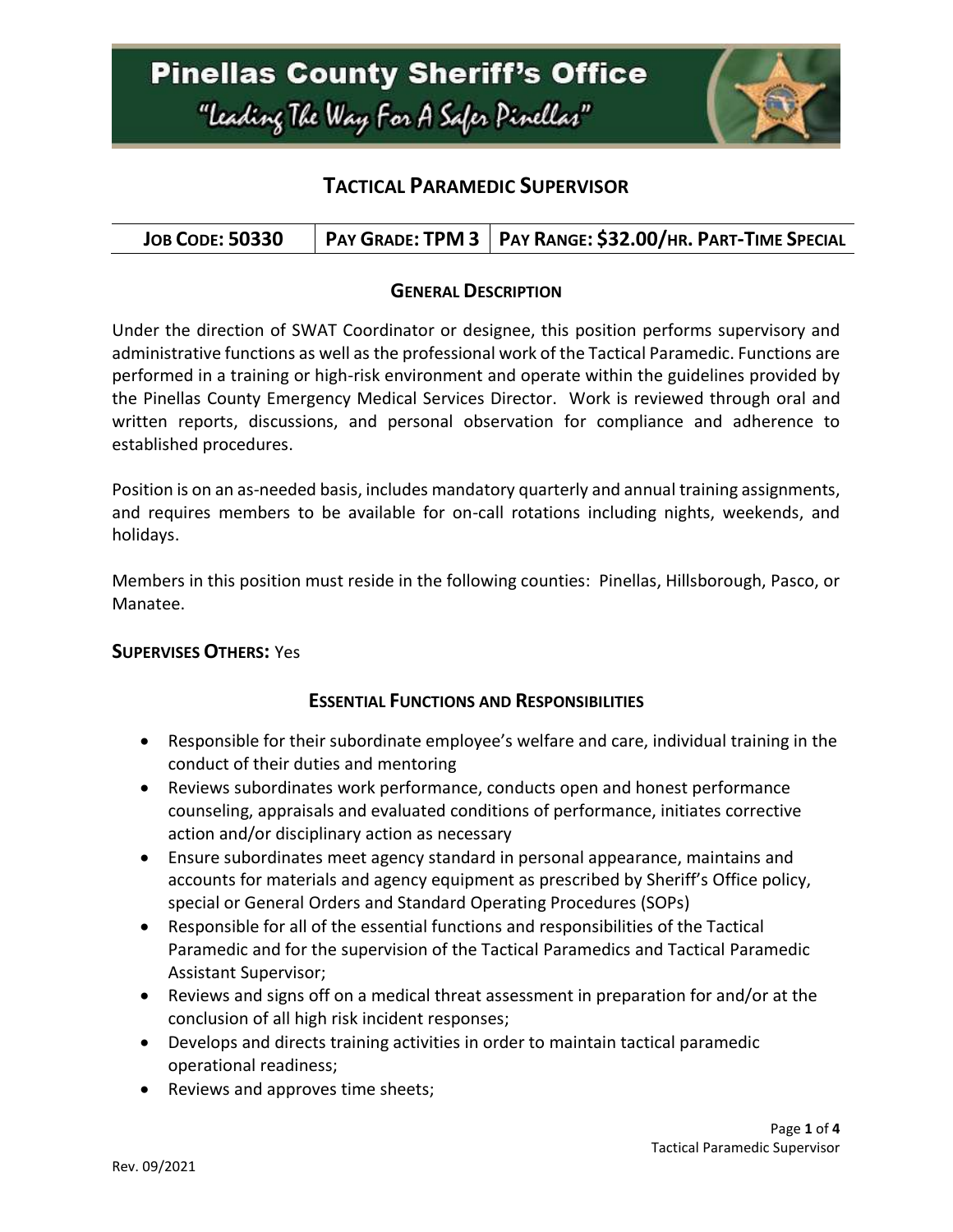# **Pinellas County Sheriff's Office** "Leading The Way For A Safer Pinellar"



- Maintains logs, prepares reports, and gathers accurate statistics as directed;
- Assists with monthly and annual training, reordering and stocking supplies, and scheduling educational classes;
- Serves as liaison between law enforcement agencies and ambulance contractor;
- Instructs, assigns, and supervises the work of subordinates through observation and written reports
- Assists superiors in preparation of annual budget requests for the Tactical Paramedic program;
- Assists superiors in the preparation and/or development of goals and objectives;
- Participates in Sheriff's Office recruitment and community relations activities as directed;

This list is not intended to be all-inclusive, and you may not be responsible for every item listed. The employer reserves the right to assign additional functions and responsibilities as necessary.

## **QUALIFICATIONS**

- High school graduation or equivalent diploma from an institution accredited by an accrediting body recognized by the U. S. Dept. of Education or licensed as a degree granting institution by the Commission for Independent Education.
- Valid State of Florida Paramedic Certification AND
- Pinellas County Certified Paramedic AND
- Minimum of 3 years as a certified paramedic AND
- Minimum of 3 years as a Tactical Paramedic
- Current Prehospital Trauma Life Support (PHTLS) certification
- Current Advanced Cardiac Life Support (ACLS) certification from the American Heart Association or equivalent
- Current Cardiopulmonary Resuscitation (CPR) course certification
- Current Emergency Pediatric Care (EPC) certification
- Current Advanced Practice Paramedic (APP) certification
- Completion of an approved forty (40) hour Tactical Combat Casualty Care (TCCC) / Tactical Emergency Medical Service (TEMS) course
- Must maintain appropriate, unrestricted credentials according to the licensure, certification, and registration requirements of the jurisdiction
- Requires that the member be at least 21 years of age.
- Must be able to meet all legal requirements of Florida State Statute 790.06, License to Carry Concealed Weapon or Firearm within six (6) months of employment
- Member will be required to carry an agency issued handgun while on duty
- Must be able to meet all legal requirements of Florida State Statute 790.25(q) within one year of employment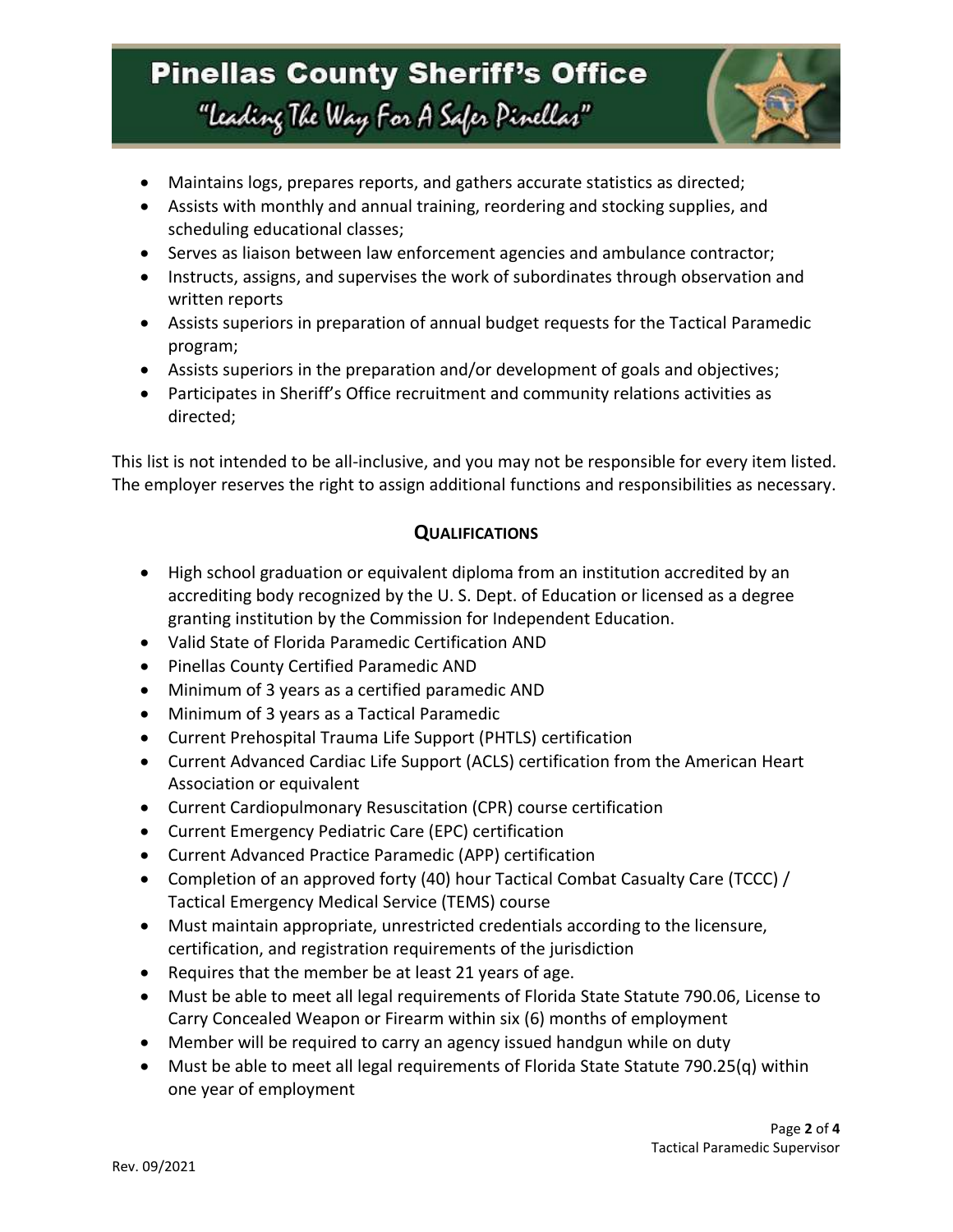# **Pinellas County Sheriff's Office** "Leading The Way For A Safer Pinellar"



- Completed an approved 80 hour Basic SWAT School
- Must possess a valid Florida driver's license

### **KNOWLEDGE, SKILLS, AND ABILITIES**

- Ability to work without direct, immediate supervision and with confidentiality.
- Ability to cope with stressful situations and perform calmly.
- Ability to work closely with others as a team.
- Ability to work indoors and outdoors with occasional exposure to hazardous conditions including: blood/bodily fluids, chemical contaminated environments, fumes / odors, extended time-periods, and high temperature environments.
- Expertise in making assessment/diagnoses and appropriate follow-through care and treatment, good decision making, organizational and time management skills.
- Ability to follow organizational procedures, policies, practices, rules and regulations governing activities of the administrative functions.
- Ability to operate equipment and instruments utilized in meeting job requirements and operational responsibilities.
- Ability to perform all functions of the job classification without posing a direct threat to the health or safety of other individuals in the workplace.
- Ability to work with exposure to loud noises, mechanical, and electrical equipment.
- Ability to perform all functions of the job classification without posing a direct threat to the health or safety of other individuals in the workplace.
- Ability to adhere, at all times, to the standards and principles of honesty and integrity, and to keep your private life unsullied as an example to all.
- Ability to comply with the Drug Free Workplace Act.

### **PHYSICAL ABILITIES**

The physical abilities listed below are estimates of time spent during a typical work day to perform essential functions and responsibilities. Members in this position may be required to:

- Visual acuity of 20/30 vision standard in each eye; if corrective lenses must be used to satisfy 20/30 vision standard, uncorrected vision should be no worse than 20/100 in each eye.
- Hearing acuity, single hearing levels should not exceed 25 decibels at either 500, 1000, or 2000 Hz nor exceed 30 decibels at 3000 Hz frequencies in each ear.
	- o Ability to perceive sounds at normal voice range and sounds transmitted by radio and sirens.
- Ability to operate authorized semi-automatic handguns designated by the agency from a standing, crouching, kneeling, or prone position with either hand with accuracy,